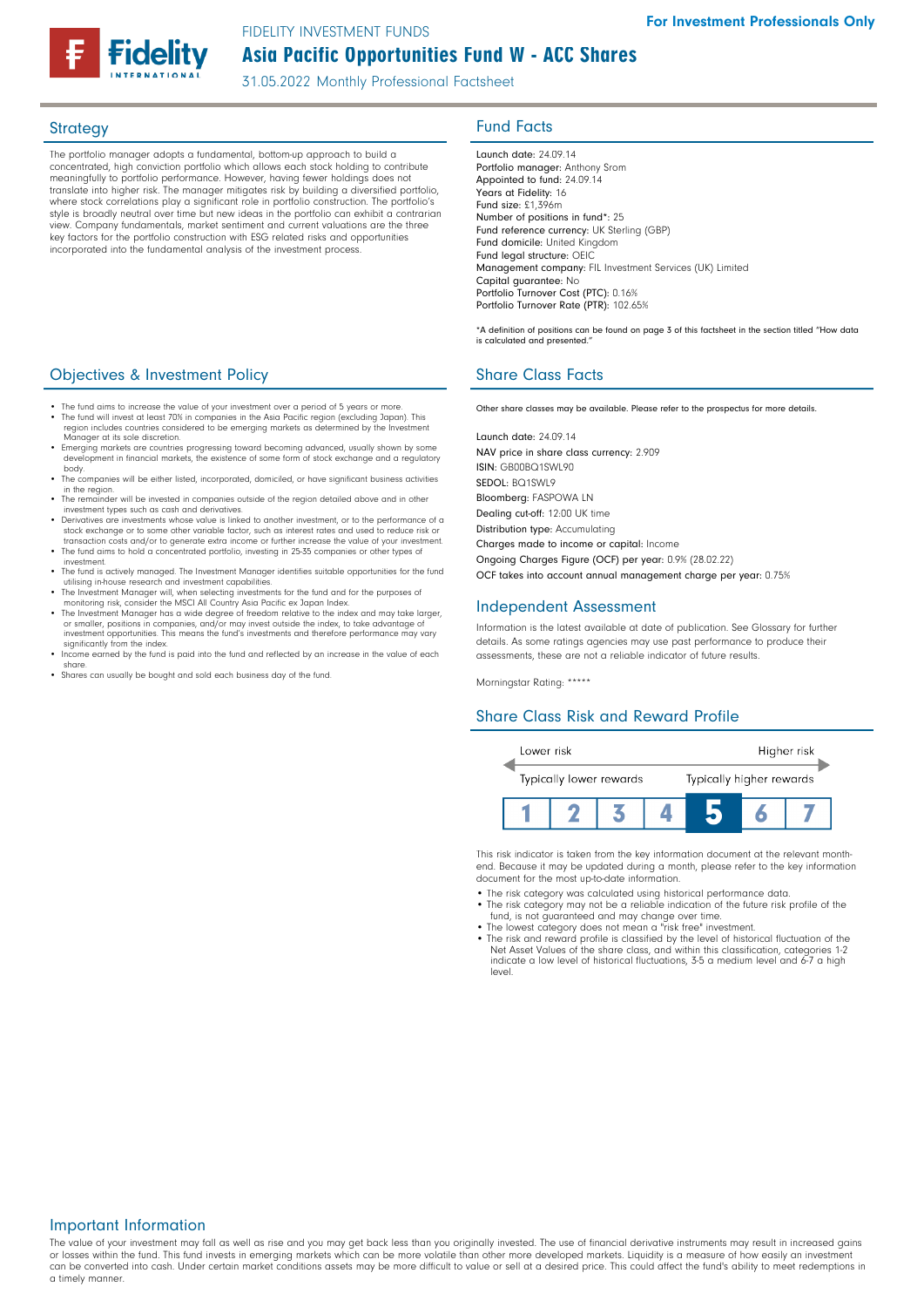Past performance is not a reliable indicator of future results. The fund's returns can be affected by fluctuations in currency exchange rates.

## Performance Comparator(s)

Peer Group Universe

Market index from 02.09.19 MSCI AC Asia Pacific ex Japan Index (Net) Morningstar IA Asia Pacific Ex Japan

Market index is for comparative purposes only unless specifically referenced in the Objectives & Investment Policy on page 1. The same index is used in the positioning tables on this factsheet. Where the effective date for the current market index is after the share class launch date, full history is available from Fidelity.

#### Cumulative performance in GBP (rebased to 100)



Performance is shown for the last five years (or since launch for funds launched within that period).

### Performance for calendar years in GBP (%)



# Performance for 12 month periods in GBP (%)



## Volatility & Risk (3 years)

| Annualised Volatility: fund (%) | 15.86 | <b>Annualised Alpha</b>       | 6.54 |
|---------------------------------|-------|-------------------------------|------|
| <b>Relative Volatility</b>      | 1.20  | Beta                          | 1.07 |
| Sharpe Ratio: fund              | 0.82  | Annualised Tracking Error (%) | 7.28 |
| Sharpe Ratio: index             | 0.46  | Information Ratio             | 0.97 |
|                                 |       | R <sup>2</sup>                | 0.79 |

Calculated using month-end data points. Definitions of these terms can be found in the Glossary section of this factsheet.

## Performance to 31.05.22 in GBP (%)

|                                    |                          |        |            |                |      |                | Since     |
|------------------------------------|--------------------------|--------|------------|----------------|------|----------------|-----------|
|                                    | 1 <sub>m</sub>           | 3m     | <b>YTD</b> | 1yr            | 3yr  | 5yr            | 24.09.14* |
| Fund cumulative growth             | 1.8                      | $-1.3$ | $-7.7$     | $-5.6$         | 45.6 | 72.8           | 190.9     |
| Index cumulative growth            | $-0.2$                   | 0.4    | $-3.8$     | $-8.5$         | 20.0 | 29.2           | 78.2      |
| Fund annualised growth             | $\overline{\phantom{a}}$ | $\sim$ | $\sim$     | $-5.6$         | 13.3 | 11.6           | 14.9      |
| Index annualised growth            | $\sim$                   | $\sim$ | $\sim$     | $-8.5$         | 6.3  | 5.2            | 7.8       |
| Ranking within Peer Group Universe |                          |        |            |                |      |                |           |
| <b>W</b> Accumulation Shares       | 4                        | 59     | 67         | 42             |      | $\overline{4}$ |           |
| Total number of funds              | 110                      | 110    | 108        | 108            | 103  | 96             |           |
| Quartile ranking**                 |                          | 3      | 3          | $\mathfrak{D}$ |      |                |           |

Source of fund performance and volatility and risk measures is Fidelity. Performance is excluding initial charge. Basis: bid-bid with income reinvested, in GBP, net of fees. Market indices are sourced from RIMES and other data is sourced from third-party providers such as Morningstar.

\*Performance commencement date.

\*\*Quartile rank is for the fund's primary share class as identified by Morningstar, which may be different than the share class detailed in this factsheet and refers to performance over time rated on a scale of 1-4. A ranking of 1 indicates that the item being ranked is in the top 25% of the sample and so on. Rankings are based on a performance record that is<br>included in the Peer Group Universe. In line w not be the same class of this factsheet. Quartile ranking is an internal Fidelity International calculation. Ranking may vary by share class.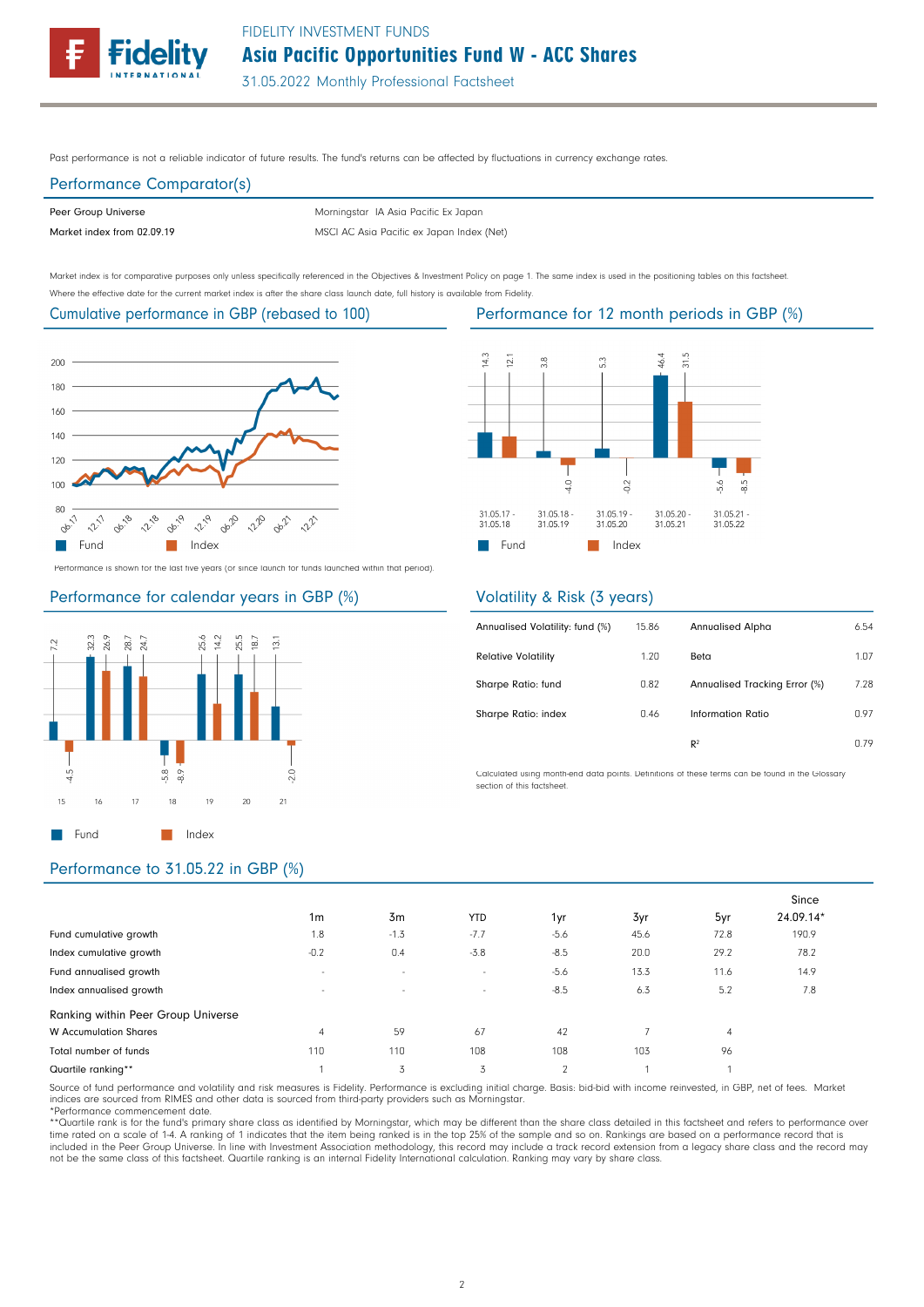

This factsheet contains information about the composition of the fund at a particular point in time. It aims to help you understand how the fund manager is positioned to achieve the fund's objectives.

The Equity Exposure table below provides an overall view of the fund. This represents - in percentage terms - how much of the fund is invested in the market. The higher the figure, the more the fund will take part in any market rises (or falls).

The definitions section provides a more comprehensive explanation of the individual elements in the table.

The exposure and positioning tables on page 4 break the fund down into a number of different views, each providing a different perspective on the fund's investments.

### Introduction **Introduction How data is calculated and presented**

Portfolio composition data has been calculated and presented according to several general principles, which are listed below.

- **Aggregation:** all investments, including derivatives, linked to a particular issuing company have been combined to form a total percentage holding for each company. The aggregate holding is referred to in this factsheet as a position. Where a company is listed in two separate countries, each listing may be classified as a separate issuing company. Exchange Traded Funds (ETFs) and derivatives on ETFs are treated as individual securities – ie not aggregated.

**Categorisation:** for investments that have underlying securities we use the attributes of the underlying issuing company or common share to determine the appropriate sector, market capitalisation band and geographic area.

- **Derivatives:** all derivatives are included on an exposure basis and, where necessary, are delta-adjusted. Delta-adjusting expresses derivatives in terms of the equivalent number of shares that would be needed to generate the same return.

"Basket" securities: securities that represent a number of company shares - like index futures or options - are allocated to categories (such as sector) whenever possible. Otherwise they are included in the "Other Index / Unclassified" category.

### Equity Exposure (% TNA)

| Equity          | Exposure<br>(% TNA)<br>93.4 |
|-----------------|-----------------------------|
| Other           | 0.0                         |
| Uninvested Cash | 6.6                         |

#### Definition of terms:

Equity: the percentage of the fund that is currently invested in the equity market.

Other: the value of any non-equity investments (excluding cash funds) expressed as a percentage of fund TNA.

Uninvested cash: this is 100% minus the fund's Equity exposure and minus Other. This leaves any residual cash exposure that is not invested in shares or via derivatives. % TNA: Data is presented as a percentage of TNA, which stands for Total Net Assets (the value of all the fund's assets after the deduction of any liabilities).

#### Active Money

Active Money

83.3%

This is the sum of the fund's overweight positions (including effective cash) when compared to the market index.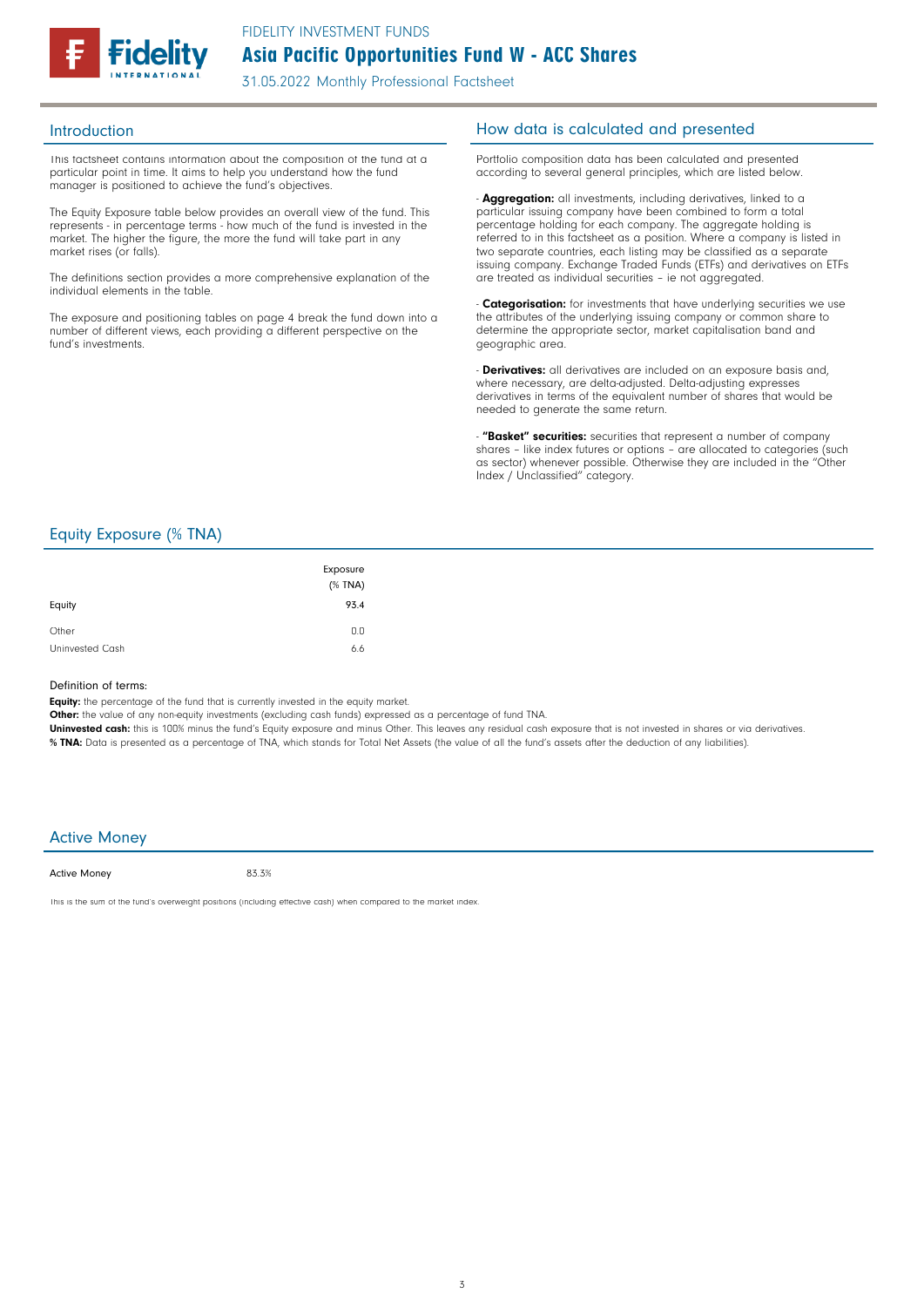

# Asia Pacific Opportunities Fund W - ACC Shares FIDELITY INVESTMENT FUNDS

31.05.2022 Monthly Professional Factsheet

| <b>GICS Sector</b>            | Fund | Index | Relative | GBP              |
|-------------------------------|------|-------|----------|------------------|
| Information Technology        | 26.5 | 20.2  | 6.3      | >10 <sub>k</sub> |
| <b>Materials</b>              | 18.3 | 8.5   | 9.7      | $5 - 10$         |
| <b>Communication Services</b> | 14.2 | 8.7   | 5.5      | $1-5b$           |
| Financials                    | 12.9 | 22.5  | $-9.7$   | $0-1b$           |
| Industrials                   | 6.3  | 6.4   | $-0.1$   | Tota             |
| <b>Consumer Staples</b>       | 4.9  | 5.0   | $-0.1$   | Inde             |
| <b>Consumer Discretionary</b> | 4.8  | 12.5  | $-7.7$   | Tota             |
| <b>Health Care</b>            | 4.0  | 5.0   | $-0.9$   |                  |
| Energy                        | 1.5  | 3.7   | $-2.2$   |                  |
| <b>Real Estate</b>            | 0.0  | 4.3   | $-4.3$   |                  |
| <b>Utilities</b>              | 0.0  | 2.9   | $-2.9$   |                  |
| <b>Total Sector Exposure</b>  | 93.4 | 99.7  |          |                  |
| Other Index / Unclassified    | 0.0  | 0.3   |          |                  |
| <b>Total Equity Exposure</b>  | 93.4 | 100.0 |          |                  |
|                               |      |       |          |                  |

# Sector/Industry Exposure (% TNA) Market Capitalisation Exposure (% TNA)

| Fund | Index | Relative |
|------|-------|----------|
| 77.4 | 71.7  | 5.8      |
| 1.5  | 14.8  | $-13.3$  |
| 10.1 | 9.8   | 0.4      |
| 0.6  | 0.2   | 0.4      |
| 89.6 | 96.4  |          |
| 3.7  | 3.6   |          |
| 93.4 | 100.0 |          |
|      |       |          |

### Geographic Exposure (% TNA) Regional Exposure (% TNA)

|                                  | Fund | Index | Relative |                 |
|----------------------------------|------|-------|----------|-----------------|
| China                            | 34.2 | 28.9  | 5.3      | Emergi          |
| Taiwan                           | 17.7 | 15.1  | 2.6      | Asia Pc         |
| Australia                        | 11.8 | 16.4  | $-4.6$   | North A         |
| Hong Kong                        | 8.2  | 6.2   | 2.0      | Europe          |
| India                            | 6.2  | 12.1  | $-5.9$   |                 |
| Canada                           | 5.7  | 0.0   | 5.7      |                 |
| Netherlands                      | 4.5  | 0.0   | 4.5      |                 |
| Korea (South)                    | 4.4  | 12.0  | $-7.6$   |                 |
| New Zealand                      | 0.6  | 0.4   | 0.2      |                 |
| Indonesia                        | 0.0  | 1.7   | $-1.7$   |                 |
| Others                           | 0.0  | 6.8   | $-6.8$   | Total R         |
| <b>Total Geographic Exposure</b> | 93.4 | 99.7  |          | Other In        |
| Other Index / Unclassified       | 0.0  | 0.0   |          | <b>Total Ed</b> |
| <b>Total Equity Exposure</b>     | 93.4 | 99.7  |          |                 |

|                                | Fund | Index | Relative |  |
|--------------------------------|------|-------|----------|--|
| <b>Emerging Markets</b>        | 62.5 | 73.8  | $-11.3$  |  |
| Asia Pacific (ex-Japan)        | 20.6 | 25.9  | $-5.3$   |  |
| North America                  | 5.7  | 0.0   | 5.7      |  |
| Europe (ex-UK)                 | 4.5  | 0.0   | 4.5      |  |
|                                |      |       |          |  |
| <b>Total Regional Exposure</b> | 93.4 | 99.7  |          |  |
|                                | 0.0  | 0.0   |          |  |
| Other Index / Unclassified     | 93.4 | 99.7  |          |  |
| <b>Total Equity Exposure</b>   |      |       |          |  |

 $0.0$  4.1  $-4.1$ Fund Index Relative

6.5 0.0 0.0 0.0 0.0 3.6 0.6 0.3 0.0 n<sub>2</sub>

Fund Index Relative

2.5  $2.2$ 1.7 1.3 1.3 1.0 1.0 0.9 0.9 -2.5  $-2.2$ -1.7 -1.3 -1.3  $-1.0$  $-1.0$ -0.9 -0.9

 $2.2$ 8.0 6.2 5.7 5.6 1.3 4.3 4.6 4.5 4.2

 $n<sub>0</sub>$  $0.0$ 0.0 0.0 0.0  $0.0$  $0.0$ 0.0 0.0

8.7 8.0 6.2 5.7 5.6 5.0 5.0 4.9 4.5 4.4

#### Top Positions (% TNA)

|                                                                                   | GICS Sector             |
|-----------------------------------------------------------------------------------|-------------------------|
| TAIWAN SEMICONDUCTOR MFG CO LTD Information Technology<br>FOCUS MEDIA INFORMATION | Communication Services  |
| <b>HDFC BANK LTD</b>                                                              | Financials              |
| FRANCO NEVADA CORP                                                                | Materials               |
| <b>BEIJING ORIENTAL YUHONG</b>                                                    | Materials               |
| <b>TENCENT HLDGS LTD</b>                                                          | Communication Services  |
| MEDIATEK INC.                                                                     | Information Technology  |
| <b>KWEICHOW MOUTAI CO LTD</b>                                                     | <b>Consumer Staples</b> |
| ASML HOLDING NV                                                                   | Information Technology  |
| TECHTRONIC INDUSTRIES CO LTD                                                      | Industrials             |

# Top Overweight Positions (% TNA) Top Underweight Positions (% TNA)

|                                | Fund | Index | Relative |
|--------------------------------|------|-------|----------|
| FOCUS MEDIA INFORMATION        | 8.0  | 0.0   | 8.0      |
| <b>HDFC BANK LTD</b>           | 6.2  | 0.0   | 6.2      |
| FRANCO NEVADA CORP             | 5.7  | 0.0   | 5.7      |
| <b>BEIJING ORIENTAL YUHONG</b> | 5.6  | 0.0   | 5.6      |
| KWFICHOW MOUTAL CO LTD         | 4.9  | 0.3   | 4.6      |
| ASML HOLDING NV                | 4.5  | 0.0   | 4.5      |
| MEDIATEK INC.                  | 5.0  | 0.6   | 4.3      |
| TECHTRONIC INDUSTRIES CO LTD   | 4.4  | 0.2   | 4.2      |
| SK HYNIX INC                   | 4.4  | 0.7   | 3.7      |
| JAMES HARDIE INDUSTRIES PLC.   | 3.7  | 0.2   | 3.6      |

### Positions Concentration (% TNA)

|        | Fund | Index |
|--------|------|-------|
| Top 10 | 58.1 | 26.4  |
| Top 20 | 88.3 | 34.4  |
| Top 50 | 93.4 | 47.7  |

#### Definition of terms:

Index: the index used in the positioning tables on this page is the index defined in the Performance Comparator(s) section on page 2 of this factsheet.

Top Positions: those companies in which the largest percentages of the fund's total net assets are effectively invested. Positions in other funds - including ETFs (Exchange Traded<br>Funds) - can appear in this table, but ind

Taiwan China India Canada China China Taiwan China Netherlands Hong Kong

Geographic Location

SAMSUNG ELECTRONICS CO LTD ALIBABA GROUP HOLDING LTD

COMMONWEALTH BANK AUSTRALIA

RELIANCE INDUSTRIES LTD NATIONAL AUSTRALIA BANK LTD CHINA CONSTRUCTION BANK

WESTPAC BANKING CORP

BHP GROUP LTD

MEITUAN

INFOSYS LTD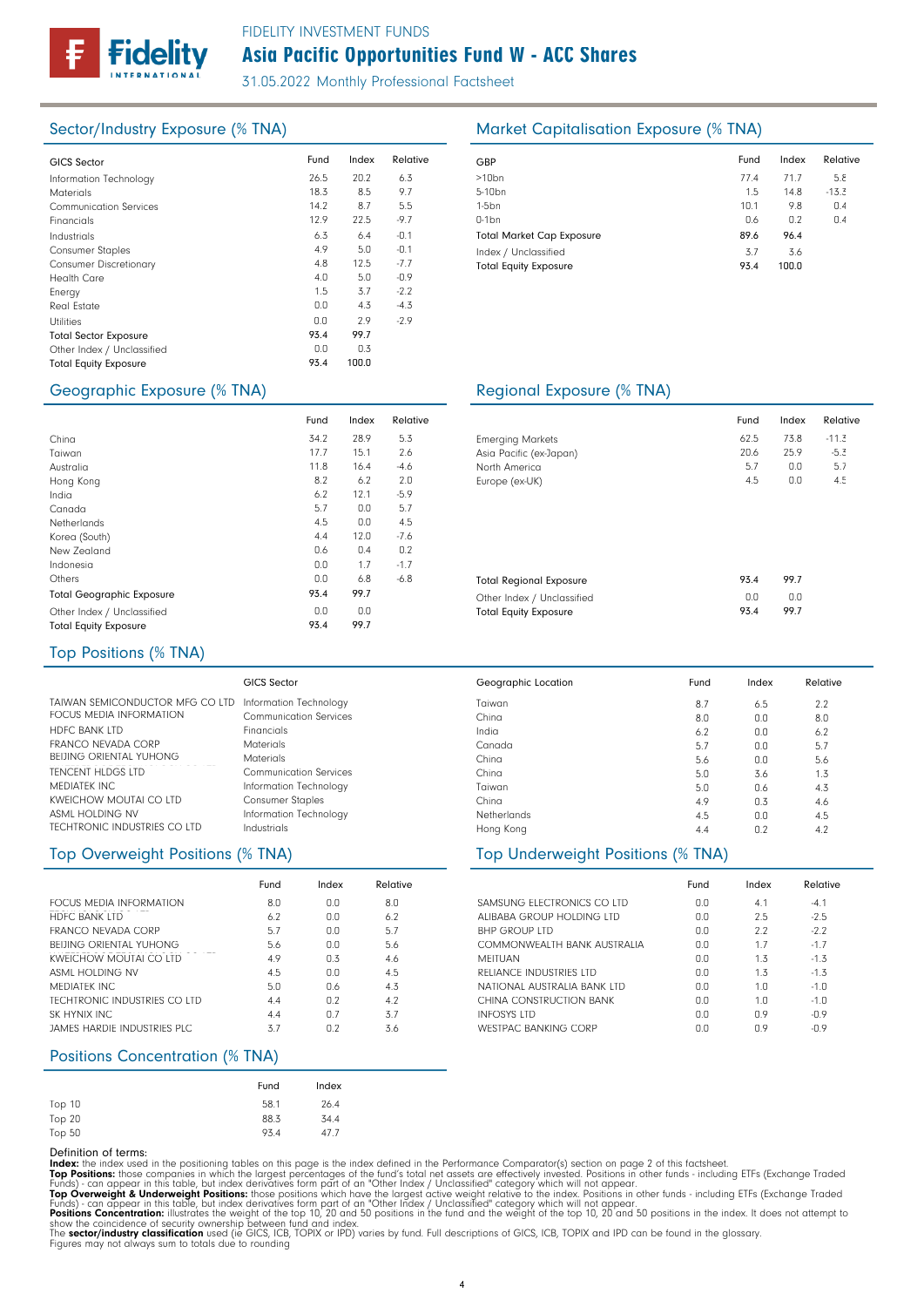

#### **Attribution**

Performance attribution is produced in the currency shown below. For funds with multiple share classes, the attribution return reflects the aggregate performance across all the share classes. It may therefore deviate from the published return for a particular share class. When using the analysis for hedged share classes, please consider that the attribution is shown before the impact of hedging.

The contributions shown in the tables are before the impact of charges. If charges are applied, their effect is captured in the "Other" category in the tables and will also be reflected in the fund return.

All investments, including derivatives, linked to a particular issuing company have been combined to form a total percentage for each issuing company.

The sector/industry and geographic contribution tables (where relevant) display a maximum of eleven individual entries. Where applicable, only top five and bottom five are listed, with the remaining contribution shown in the "Other Sectors" or "Others" category.

| Currency of attribution       | UK Sterling (GBP) |
|-------------------------------|-------------------|
| One month relative return (%) | 2.07              |

### Position Contribution (%) 1 month

| TOP CONTRIBUTORS                   | Average<br>Relative<br>Weight | Relative<br>Performance<br>Contribution | TOP DETRACTORS                     | Average<br>Relative<br>Weight | Relative<br>Performance<br>Contribution |
|------------------------------------|-------------------------------|-----------------------------------------|------------------------------------|-------------------------------|-----------------------------------------|
| FOCUS MEDIA INFORMATION TECHNOLOGY | 6.9                           | 0.65                                    | JAMES HARDIE INDUSTRIES PLC.       | 3.4                           | $-0.41$                                 |
| SKSHU PAINT CO LTD                 | 2.4                           | 0.48                                    | FRANCO NEVADA CORP                 | 5.9                           | $-0.36$                                 |
| MEDIATEK INC                       | 3.5                           | 0.36                                    | NINE ENTERTAINMENT CO HOLDINGS LTD | 1.3                           | $-0.24$                                 |
| BAFANG FLECTRIC SUZHOU CO LTD      | 1.9                           | 0.33                                    | MACQUARIE GROUP LTD                | 2.3                           | $-0.19$                                 |
| CHINA MERCHANTS ENERGY SHP LTD     | 1.7                           | 0.30                                    | KWEICHOW MOUTAL CO LTD             | 5.7                           | $-0.14$                                 |
| 7HEN DING TECH HOLDING LTD         | 1.8                           | 0.27                                    | BEIJING ORIENTAL YUHONG WATERFROOF | 5.8                           | $-0.12$                                 |
| HON HAI PRECISION INDUSTRY CO LTD  | 1.8                           | 0.24                                    | <b>BHP GROUP LTD</b>               | $-2.3$                        | $-0.12$                                 |
| <b>HDFC BANK LTD</b>               | 5.9                           | 0.18                                    | MFITUAN                            | $-1.2$                        | $-0.11$                                 |
| ALIBABA GROUP HOLDING LTD          | $-2.5$                        | 0.16                                    | SK HYNIX INC                       | 3.8                           | $-0.10$                                 |
| SUN HUNG KAI PROPERTIES LTD        | 0.9                           | 0.16                                    | TECHTRONIC INDUSTRIES CO LTD       | 3.9                           | $-0.09$                                 |

Positions in other funds - including ETFs (Exchange Traded Funds) - can appear in this table, but index derivatives form part of an "Index / Unclassified" category which will appear in the table(s) below when relevant.

| Sector/Industry Contribution (%)        |                               |          | 1 month                                    |                                       | <b>Geographic Contribution (%)</b>      |                               |                       | 1 month                 |                                   |  |
|-----------------------------------------|-------------------------------|----------|--------------------------------------------|---------------------------------------|-----------------------------------------|-------------------------------|-----------------------|-------------------------|-----------------------------------|--|
| <b>CONTRIBUTIONS TO RELATIVE RETURN</b> |                               |          |                                            |                                       | <b>CONTRIBUTIONS TO RELATIVE RETURN</b> |                               |                       |                         |                                   |  |
| <b>GICS Sector</b>                      | Average<br>Relative<br>Weight | Security | Sector/<br>Industry<br>Selection Selection | Total<br>Relative<br>Contributi<br>on |                                         | Average<br>Relative<br>Weight | Security<br>Selection | Geographic<br>Selection | Total<br>Relative<br>Contribution |  |
| Information Technology                  | 5.3                           | $-0.02$  | 0.86                                       | 0.84                                  | China                                   | 4.8                           | 1.20                  | 0.07                    | 1.27                              |  |
| Financials                              | $-10.4$                       | 0.27     | 0.10                                       | 0.37                                  | India                                   | $-6.6$                        | 0.54                  | 0.41                    | 0.95                              |  |
| <b>Consumer Discretionary</b>           | $-7.5$                        | $-0.09$  | 0.44                                       | 0.35                                  | Taiwan                                  | 2.1                           | 0.82                  | 0.10                    | 0.91                              |  |
| Energy                                  | $-2.1$                        | 0.32     | 0.03                                       | 0.35                                  | Hong Kong                               | 2.7                           | 0.00                  | 0.12                    | 0.12                              |  |
| <b>Communication Services</b>           | 4.4                           | $-0.03$  | 0.37                                       | 0.35                                  | Netherlands                             | 3.8                           | 0.11                  | 0.00                    | 0.11                              |  |
| Real Estate                             | $-3.4$                        | 0.13     | 0.18                                       | 0.31                                  | Thailand                                | $-1.8$                        | 0.00                  | $-0.04$                 | $-0.04$                           |  |
| <b>Health Care</b>                      | $-0.9$                        | 0.11     | 0.01                                       | 0.13                                  | New Zealand                             | 0.2                           | $-0.04$               | 0.00                    | $-0.05$                           |  |
| <b>Utilities</b>                        | $-3.0$                        | 0.00     | 0.05                                       | 0.05                                  | Korea (South)                           | $-7.4$                        | $-0.19$               | $-0.13$                 | $-0.31$                           |  |
| <b>Consumer Staples</b>                 | 0.9                           | $-0.27$  | 0.16                                       | $-0.11$                               | Canada                                  | 5.9                           | $-0.36$               | 0.00                    | $-0.36$                           |  |
| Industrials                             | $-0.4$                        | $-0.02$  | $-0.12$                                    | $-0.14$                               | Australia                               | $-5.0$                        | $-0.76$               | 0.07                    | $-0.69$                           |  |
| <b>Materials</b>                        | 8.9                           | 0.28     | $-0.67$                                    | $-0.39$                               | Others                                  | $-6.9$                        | 0.00                  | 0.18                    | 0.19                              |  |
|                                         |                               |          |                                            |                                       | <b>Total Primary Assets</b>             | $-8.2$                        | 1.33                  | 0.78                    | 2.11                              |  |
| <b>Total Primary Assets</b>             | $-8.2$                        | 0.71     | 1.40                                       | 2.11                                  | Other*                                  | 8.2                           |                       |                         | $-0.04$                           |  |
| Other*                                  | 8.2                           |          |                                            | $-0.04$                               | <b>TOTAL</b>                            | 0.0                           |                       |                         | 2.07                              |  |
| <b>TOTAL</b>                            | 0.0                           |          |                                            | 2.07                                  |                                         |                               |                       |                         |                                   |  |

\*Other includes portfolio components not already listed such as cash, expenses and other miscellaneous items.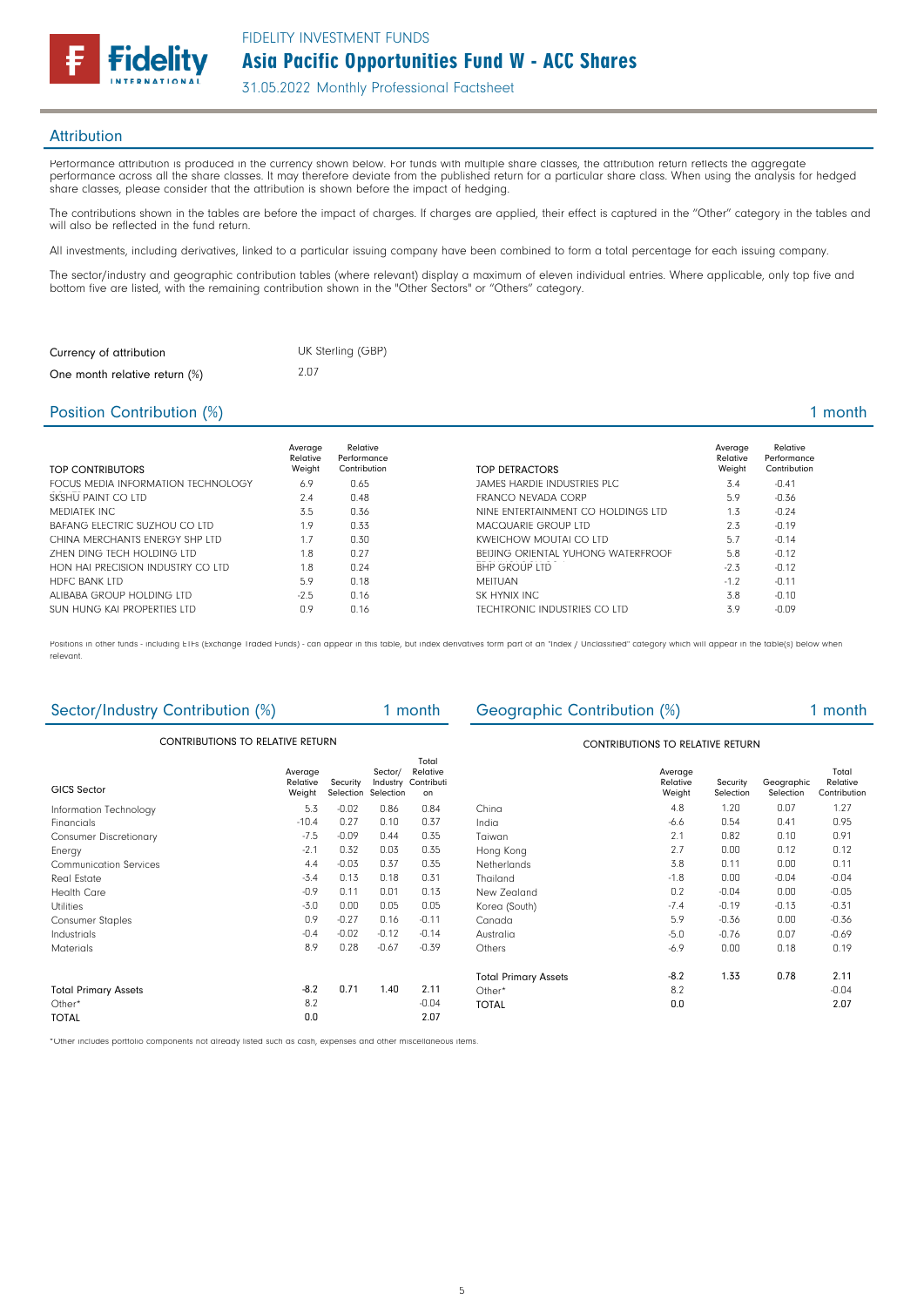

#### ESG Metrics

The factsheet is a snapshot of the portfolio at the date indicated above. ESG ratings distribution may vary over time. Representation of this data is for informational purposes only. If<br>the SFDR classification is shown as website at www.fidelityinternational.com

### Sustainability Characteristics (31.05.2022)

|                                                       | Fund | Index |
|-------------------------------------------------------|------|-------|
| MSCI ESG Fund Rating (AAA-CCC)                        | А    | N/A   |
| Weighted Average Carbon Intensity (tCo2e/\$M Revenue) | 73.6 | 319.7 |
| Carbon Footprint (tCO2/\$M Invested)                  | 24.2 | 215.2 |
| <b>SFDR Classification</b>                            | N/A  | N/A   |

MSCI Ratings Distribution % (31.05.2022)



\*N/A will be displayed if there is no ESG data available for the fund/index or if the coverage of underlying securities is under 50%. \*NR - Not rated

#### Glossary

MSCI ESG Fund Rating: This shows the funds ESG rating based on the Quality Scores given to the fund by MSCI. This ranges from AAA, AA (Leader), A, BBB, BB (Average) to B, CCC

(Laggard).<br>**Weighted Average Carbon Intensity**: is calculated as the sum of each portfolio weight multiplied by the Co2e per \$M of Revenue of each holding. This metric provides a snapshot o

the fund's exposure to carbon-intensive companies and includes scope 1 and scope 2 carbon emissions.<br>**Carbon Footprint**: Provides a normalized snapshot of the funds contribution to carbon emissions.<br>**SFDR Classification:** and are products with ESG objectives. Article 8 funds focus on promoting ESG characteristics and this must be a primary focus of the product. Article 6 funds integrate sustainability<br>risks into investment analysis and deci

#### Disclaimer

ESG Rating Source: ©2022 MSCI ESG Research LLC. Reproduced by permission, no further distribution. MSCI ESG Research LLC and its affiliates (the "ESG Parties"), obtain information<br>from sources they consider reliable, none

reported. SFDR Classification is assigned by Fidelity in line with the EU Sustainable Financial Disclosure Regulation.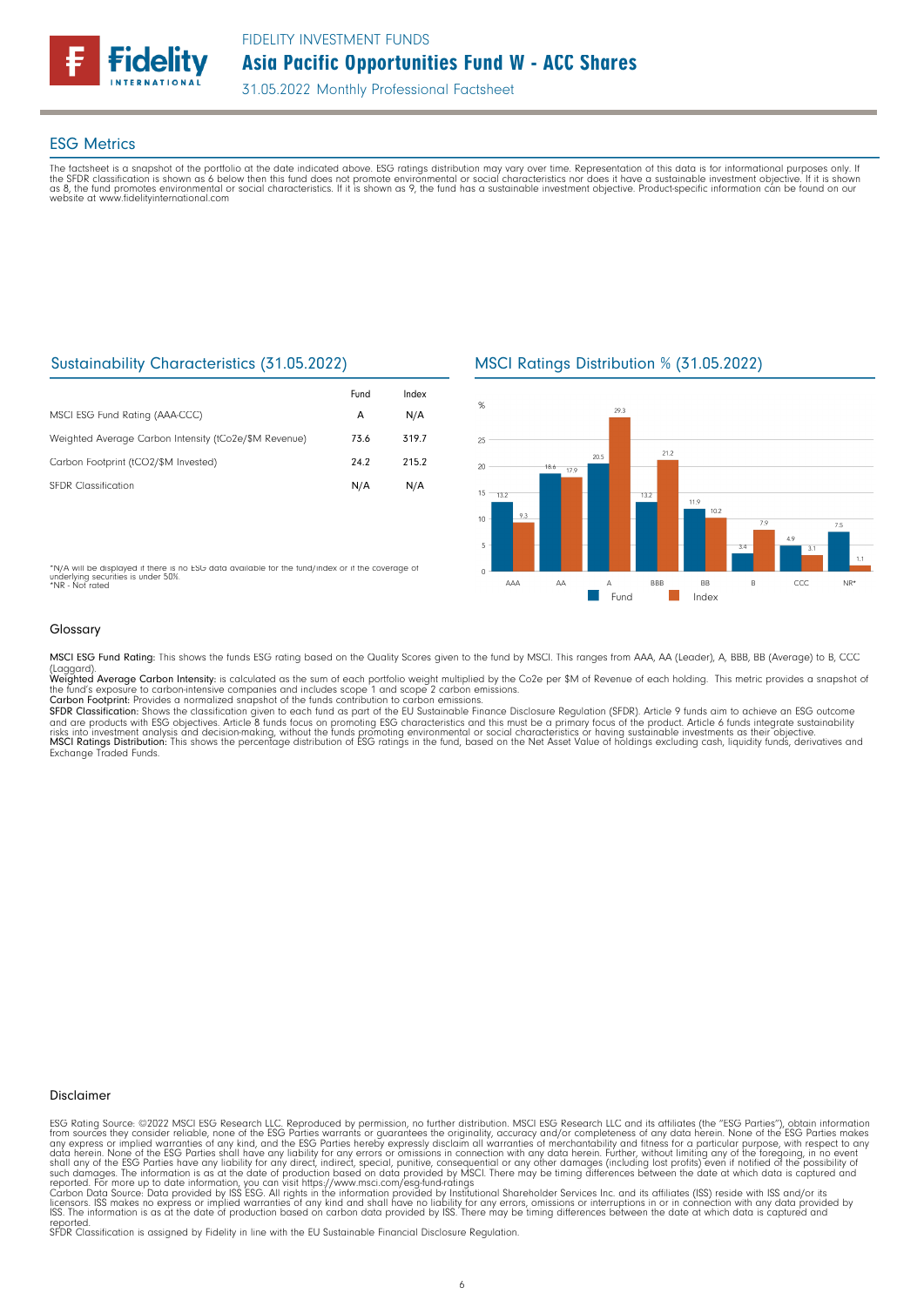# Asia Pacific Opportunities Fund W - ACC Shares

31.05.2022 Monthly Professional Factsheet

#### Glossary / additional notes

**Fidelity** 

#### Volatility & Risk

**Annualised volatility:** a measure of how variable returns for a fund or comparative market index have been around their historical average (also known as "standard deviation"). Two funds may<br>produce the same return over a calculation is the standard deviation of 36 monthly returns presented as an annualised number. Volatility for funds and indices are calculated independently of each other

**Relative volatility:** a ratio calculated by comparing the annualised volatility of a fund to the annualised volatility of a comparative market index. A value greater than 1 indicates the fund has been<br>more volatile than t measure of 0.8 would mean the fund has been 20% less volatile than the index.

**Sharpe ratio:** a measure of a fund's risk-adjusted performance, taking into account the return on a risk-free investment. The ratio allows an investor to assess whether the fund is generating adequate the tund is generati

Annualised alpha: the difference between a fund's expected return (based on its beta) and the fund's actual return. A fund with a positive alpha has delivered more return than would be expected given its beta

**Beta:** a measure of a fund's sensitivity to market movements (as represented by a market index). The beta of the market is 1.00 by definition. A beta of 1.10 shows that the fund could be expected to<br>perform 10% better tha perform 15% worse than the market return during up markets and 15% better during down markets.

**Annualised tracking error:** a measure showing how closely a tund tollows the index to which it is being compared. It is the standard deviation of the fund's excess returns. The higher the fund's<br>tracking error, the higher

**Information ratio:** a measure ot a tund's eftectiveness in generating excess return for the level of risk taken. An information ratio of U.5 shows the fund has delivered an annualised excess return<br>equivalent to half the

Rº: a measure representing the degree to which a fund's return can be explained by the returns of a comparative market index. A value of 1 signifies the fund and index are perfectly correlated. A<br>measure of 0.5 means only correlation between fund and index).

**Ongoing charges** figure represents the charges taken from the fund over a year. It is calculated at the fund's financial year end and may vary from year to year. For classes of funds with fixed ongoing charges figure repr

For more information about charges (including details of the fund's financial year end), please consult the charges section in the most recent Prospectus.

**Historic yield**<br>The historic yield for a fund is based on its dividends declared over the preceding 12 months. It is calculated by summing the dividend rates declared in that period, divided by the price as at the date of publication. Declared dividends may not be confirmed and may be subject to change. Where 12 months of declared dividend data does not exist a historic yield will not be published.

#### Sector/industry classification

GICS: The Global Industry Classification Standard is a taxonomy mainly used across MSCI and S&P indices in which each company is assigned by its principal business activity to one of 11 sectors, 24 industry groups, 69 industries and 158 sub-industries. More information is available at http://www.msci.com/gics

**ICB:** The Industry Classitication Benchmark is a taxonomy mainly used across FTSE Russell indices in which each company is assigned by its principal business activity to one of 11 industries, 20<br>supersectors, 45 sectors a

TOPIX: Tokyo stock Price Index, commonly known as TOPIX, is a stock market index for the Tokyo Stock Exchange (TSE) in Japan, tracking all domestic companies of the exchange's First Section. It is calculated and published by the TSE.

**IPD** means the Investment Property Databank who are a provider of performance analysis and benchmarking services for investors in real estate. IPD UK Pooled Property Funds Index - All Balanced<br>Funds is a component of the

#### Independent Assessment

**Scope Fund Rating:** The rating measures how well a fund has balanced risk and reward relative to its peers. The rating is based solely on performance for funds with a five year track record. Funds<br>with a shorter history a and  $E = poor$ 

**Morningstar Star Rating for Funds:** The rating measures how well a tund has balanced risk and reward relative to its peers. Star ratings are strictly based on past performance and Morningstar<br>suggests investors use them t

**Primary share class:** is identified by Morningstar when the analysis calls for only one share class per fund to be in the peer group. It is the share class Morningstar recommends as the best proxy for the best proxy for c for the fund will have its own primary share class.

Portfolio Turnover Rate (PTR) and Portfolio Turnover Cost (PTC), where shown: SRDII does not define a methodology for these values; ours is as follows: PTR = (purchases of securities + sales of<br>securities) minus (subscript minus implicit costs.